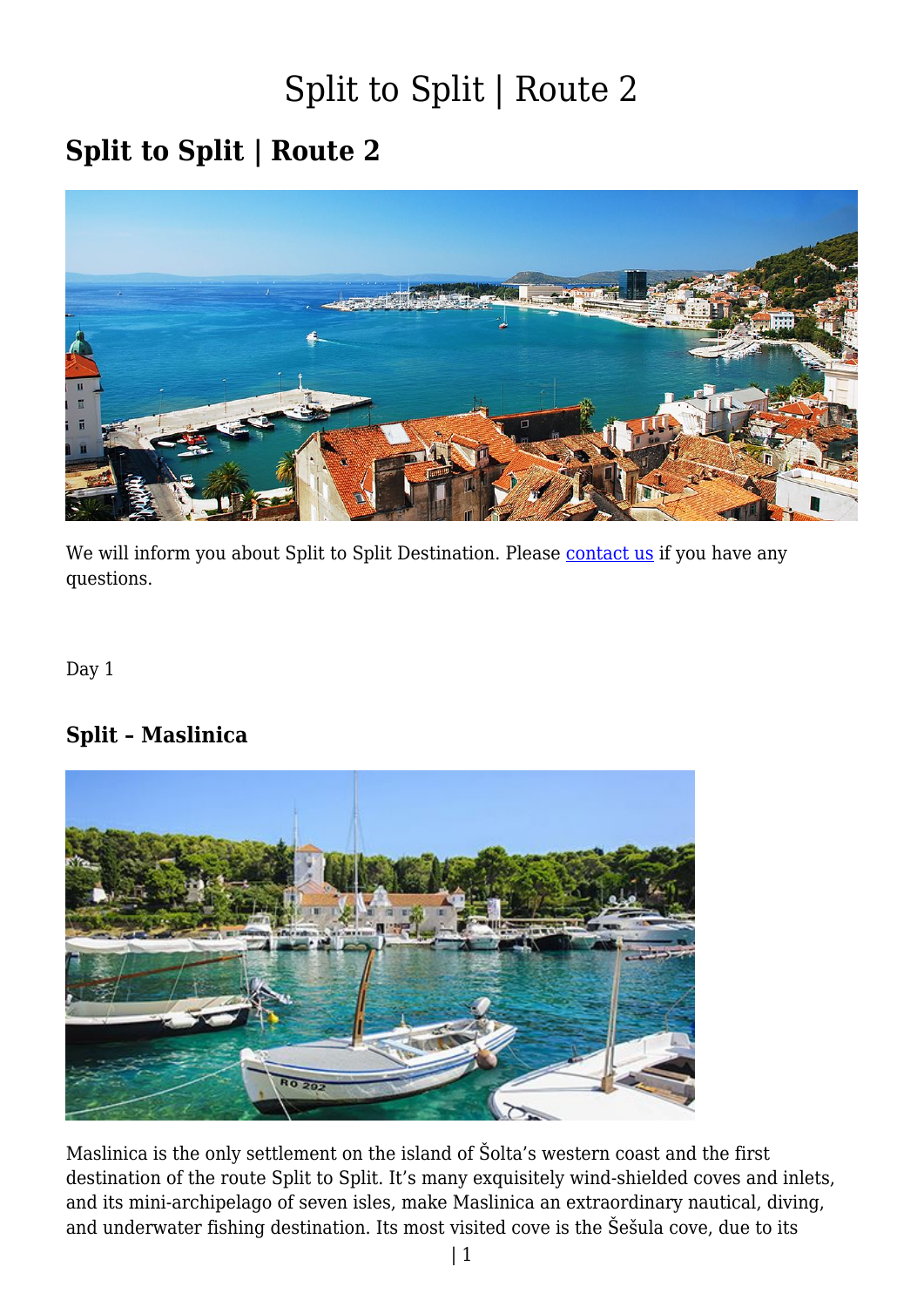excellent position and protection it provides.

Day 2

#### **Maslinica – Skradin, National Park Krka**



Skradin is a city with history 6000 years long, owing to its unique location in the central Adriatic, at the mouth of the Krka river. Since the time of the ancient Liburnians, the Greeks and Romans, and the Croatian princes of old, the Skradin area were vital to the road and maritime routes passing through here from all four directions.

It would take up several times to describe all the places of historic significance in the Skradin area, them being constructed on top of each others' remains through 6000 years of civilization. The nearby Krka waterfalls, today a Croatian National Park, are all the more reason not to miss out on Skradin. Today's Skradin Marina continues to serve sailors, in a tradition that goes back, even beyond the time of the origins of the city itself.

Day 3

#### **Skradin – Vodice – Jezera (Murter)**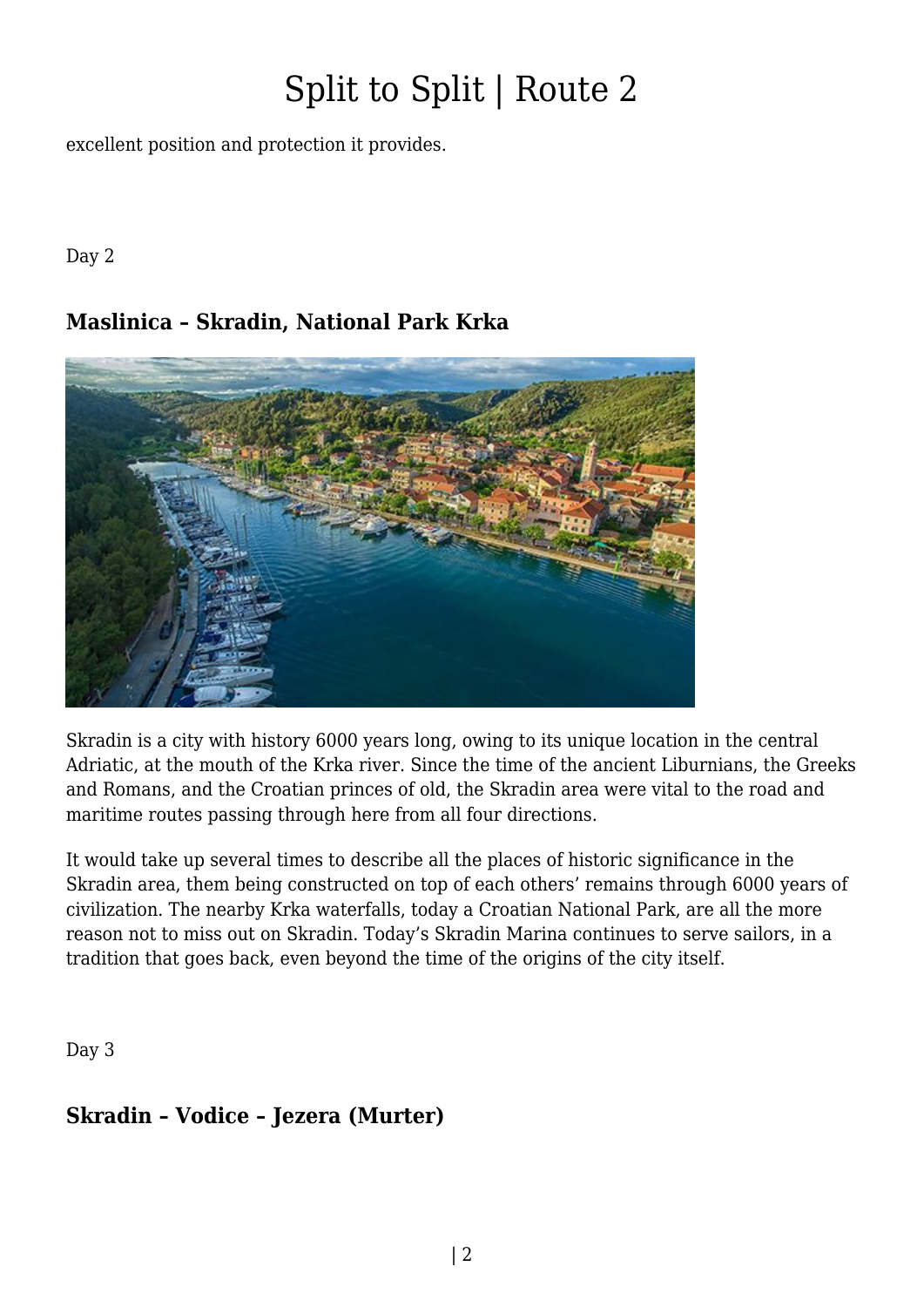

The history of the town of Vodice goes back to ancient times, with archaeological evidence telling us it has been inhabited even before the 4 th century B.C. It was a prominent settlement in Roman times, since the glass pottery collection discovered here is one of the most luxurious found anywhere in the old Roman Empire.

The rich local history continued through Medieval times and the Turkish invasions, with Vodice first mentioned by that name in the 15 the century. Many sites and monuments testify of the long, rich history of Vodice. Today, Vodice is the most renowned tourist center of the Central Adriatic, with gastronomic and cultural offerings and range of options for recreation, as wide as you can imagine.

Day 4

**Vodice – Žut**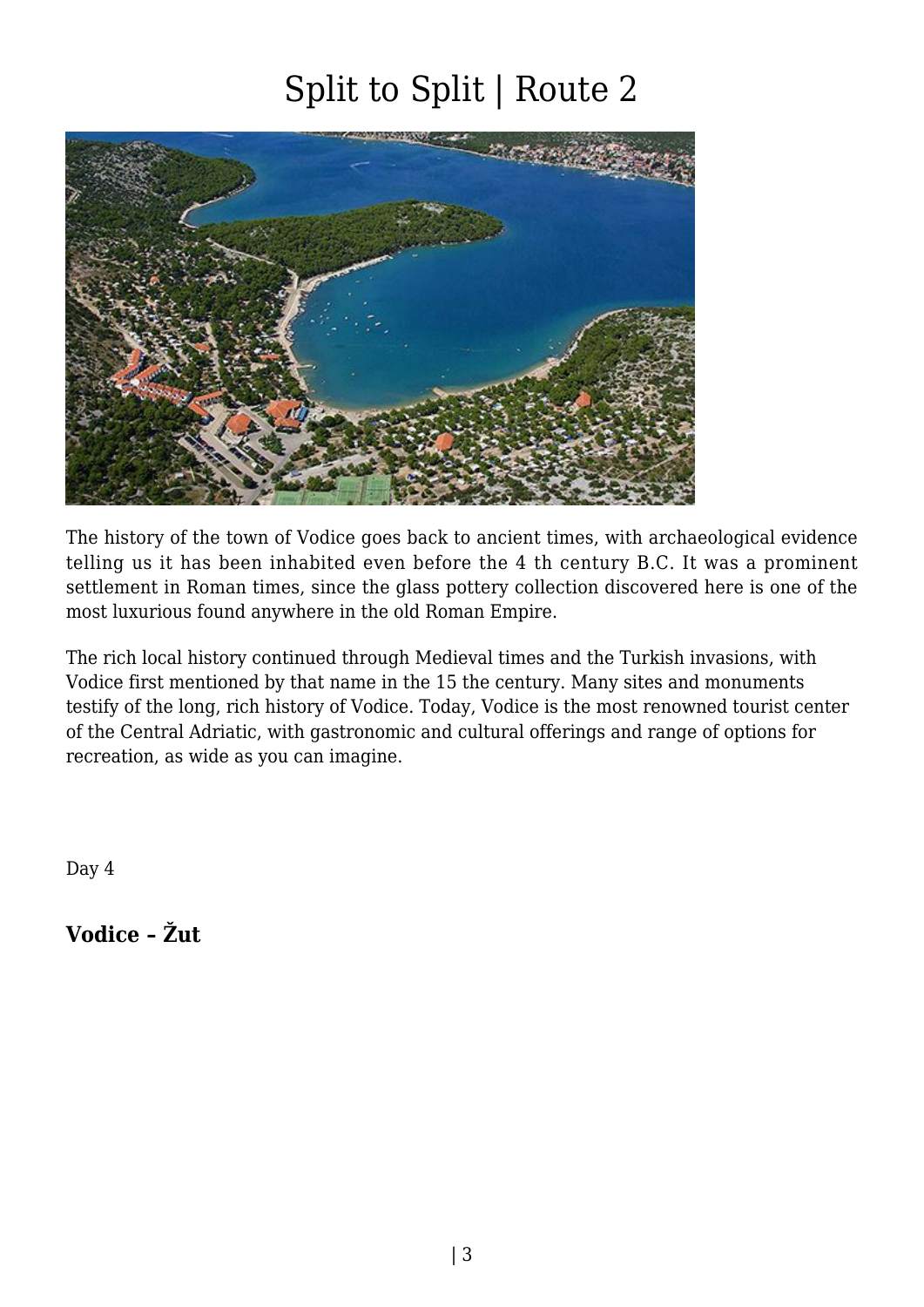

The largely uninhabited island of Žut is part of the Kornati National Park. With a surface of 15 km2 and only 2 km in width, it is very well indented and an excellent nautical destination.

In the cove of Pod Ražanj there is a modern marina with some 100 well-protected berths; and in the largest cove of Žut, the ACI Marina is located, housing 120 berths. Žut is, as are all of Kornati, a site of pristine natural beauty, and a standard stop in any nautical odyssey through the Adriatic.

Day 5

**Žut – Piškera**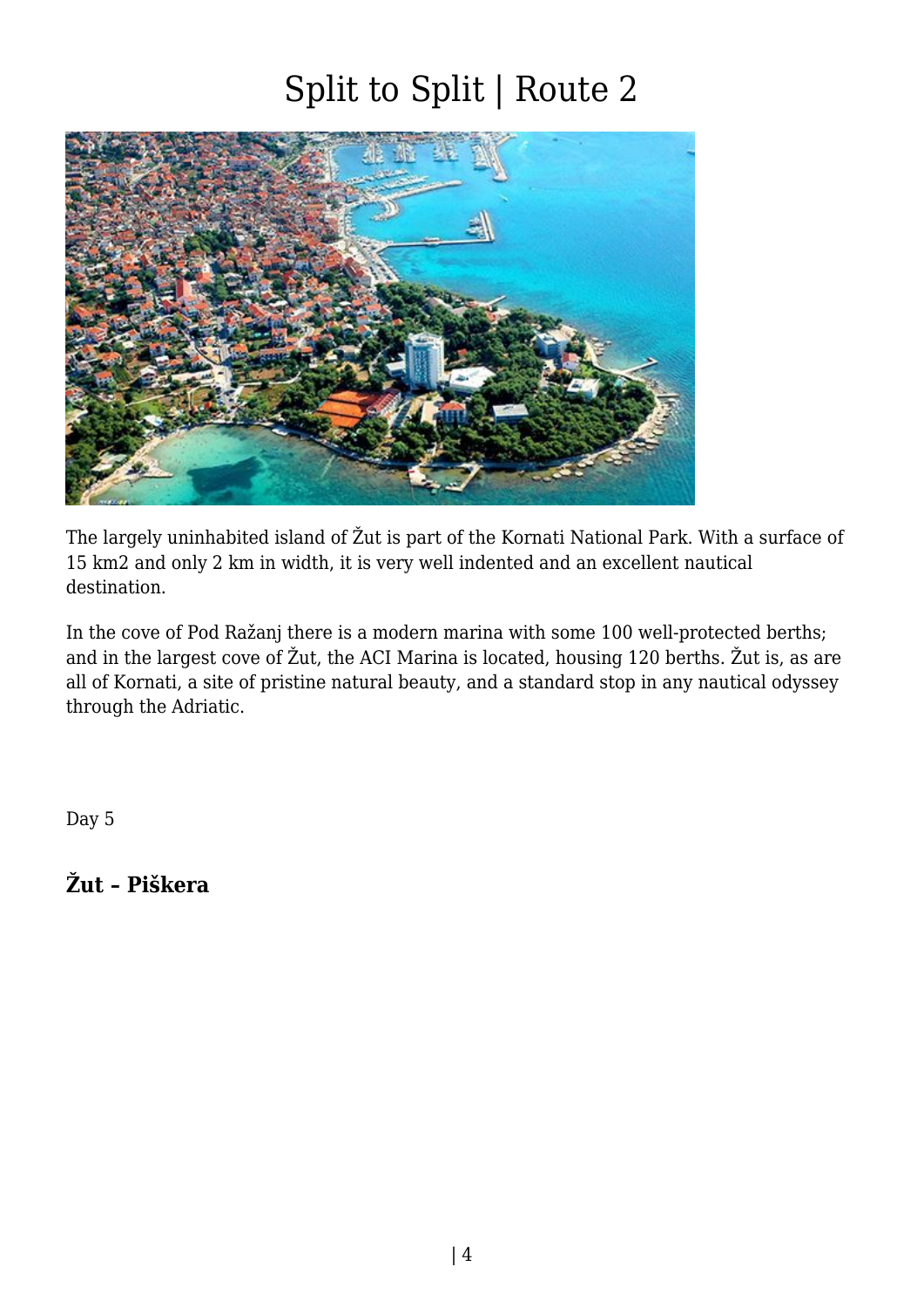

Piškera is the oldest seasonal fishing settlement in Croatia, meaning it has been inhabited (mostly by fishermen) only during main fishing seasons. It blossomed in the 16 th century, due in part to the fresh water sources on the island itself and its neighboring isles. Today, Piškera shares the fate of many other old fishing villages in the Adriatic; it has become a tourist destination, closely focused on nautical tourism.

Adjacent to Piškera, on the north coast of the isle of Panitula Vela, the ACI Marina Piškera is located, housing 150 berths together with all the accompanying content. Together with the similar marina on Žut, Piškera is the center of the Middle Adriatic nautical tourism.

Day 6

#### **Piškera – Primošten**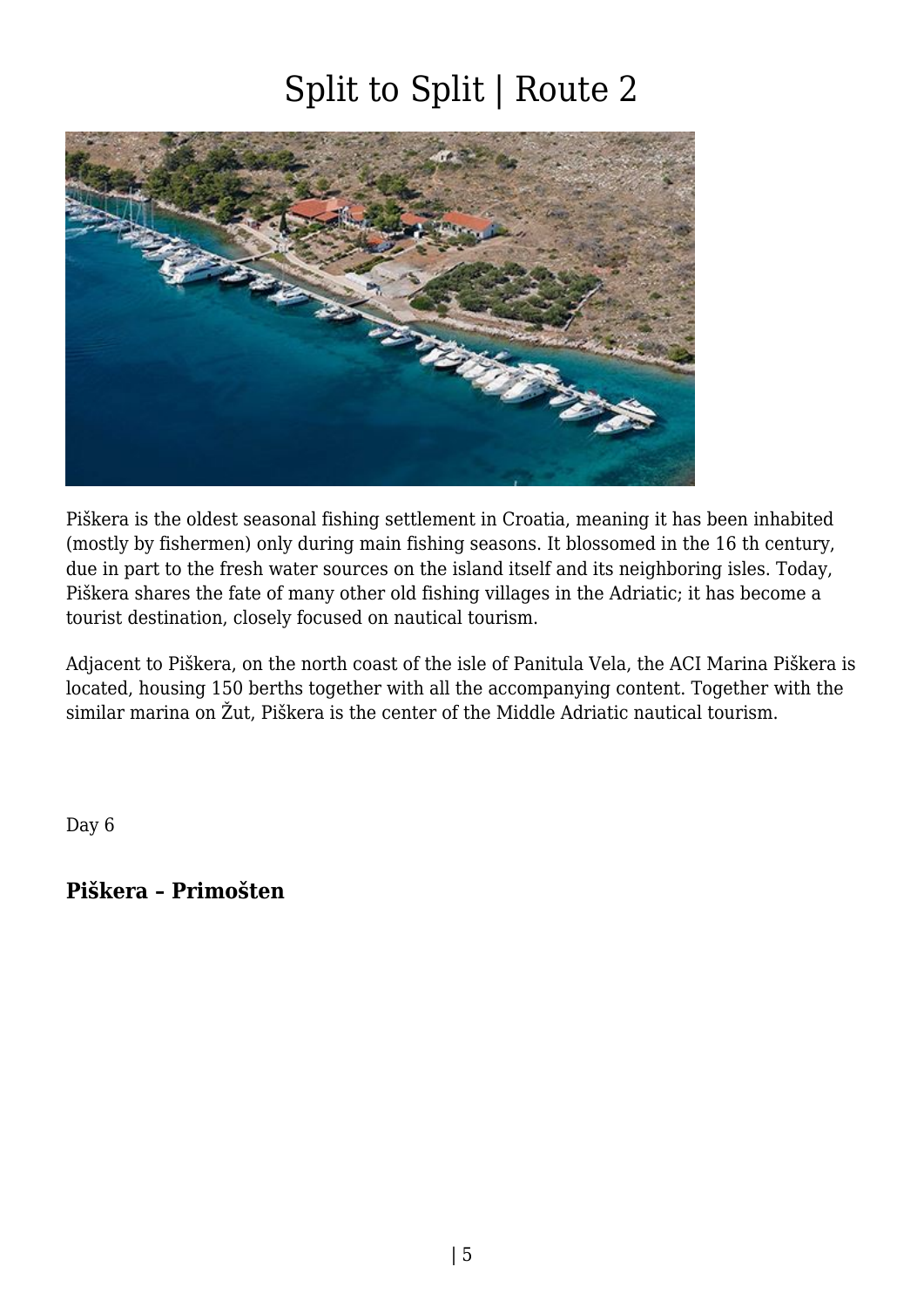

The Primošten region has faced numerous migration crises throughout its history due to its important strategic location. It first got its current name in 1564. And by that time it was a fortified settlement on a small island. After the Turkish threat ended, the hardworking people of Primošten worked to develop their town. Thus, they preserved the heritage of the island and succeeded.

It is one of the safest places to anchor in the Adriatic. It has the Kremik marina with over 400 berths. Today Primosten is a very beautiful tourist area.

Day 7

#### **Primošten – Trogir – Split**

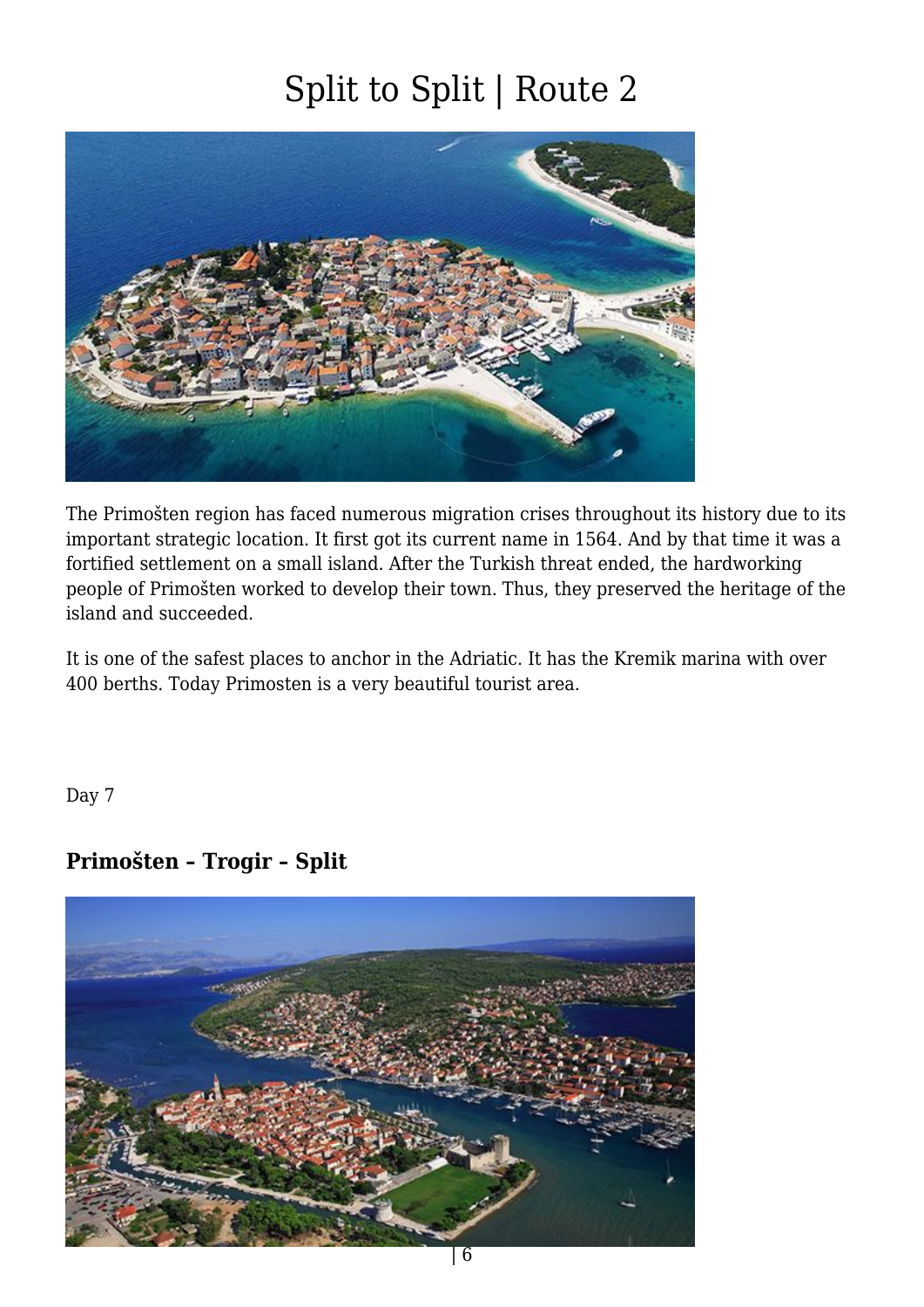Trogir is truly a city museum. It is the best-preserved Romanesque-Gothic city in all of Central Europe. It has castles surrounded by stone walls. The most important cultural monument is the Trogir cathedral. The western gate Portal, built by master Radovan, represents the most monumental piece of Romanesque-Gothic sculpture in Croatia.

Trogir has many cultural-historical monuments and narrow streets. It also excites its visitors with its many art collections that include countless masterpieces. The city of Trogir, on an island and connected to the mainland by stone bridges. ACI marina is located opposite the city of Trogir. Trogir riviera has rich Mediterranean vegetation. For example, there are vineyards, olive groves, many islands and bays, pebble, and sandy beaches. In addition, the pristine coastline is very suitable for sailors.



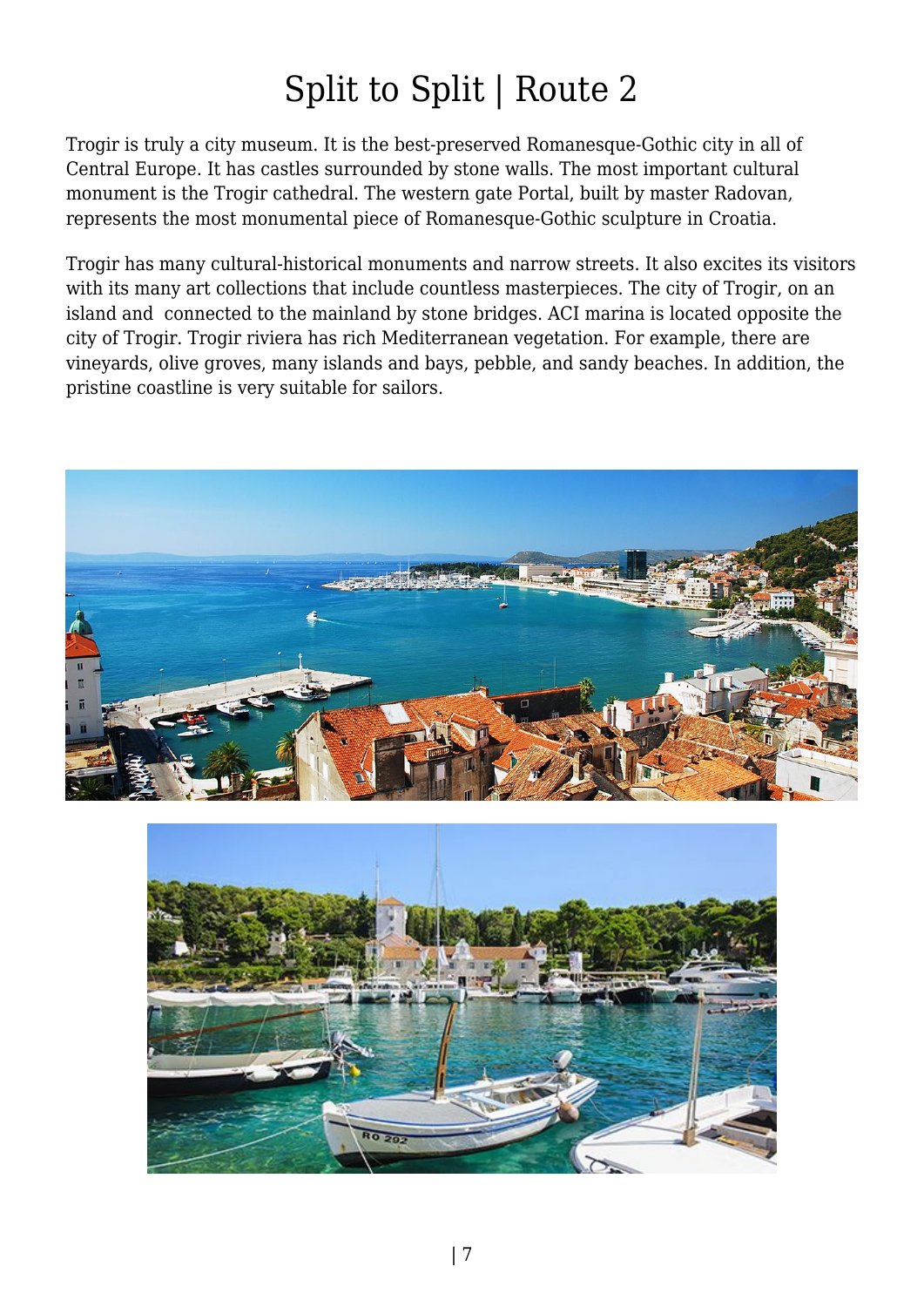

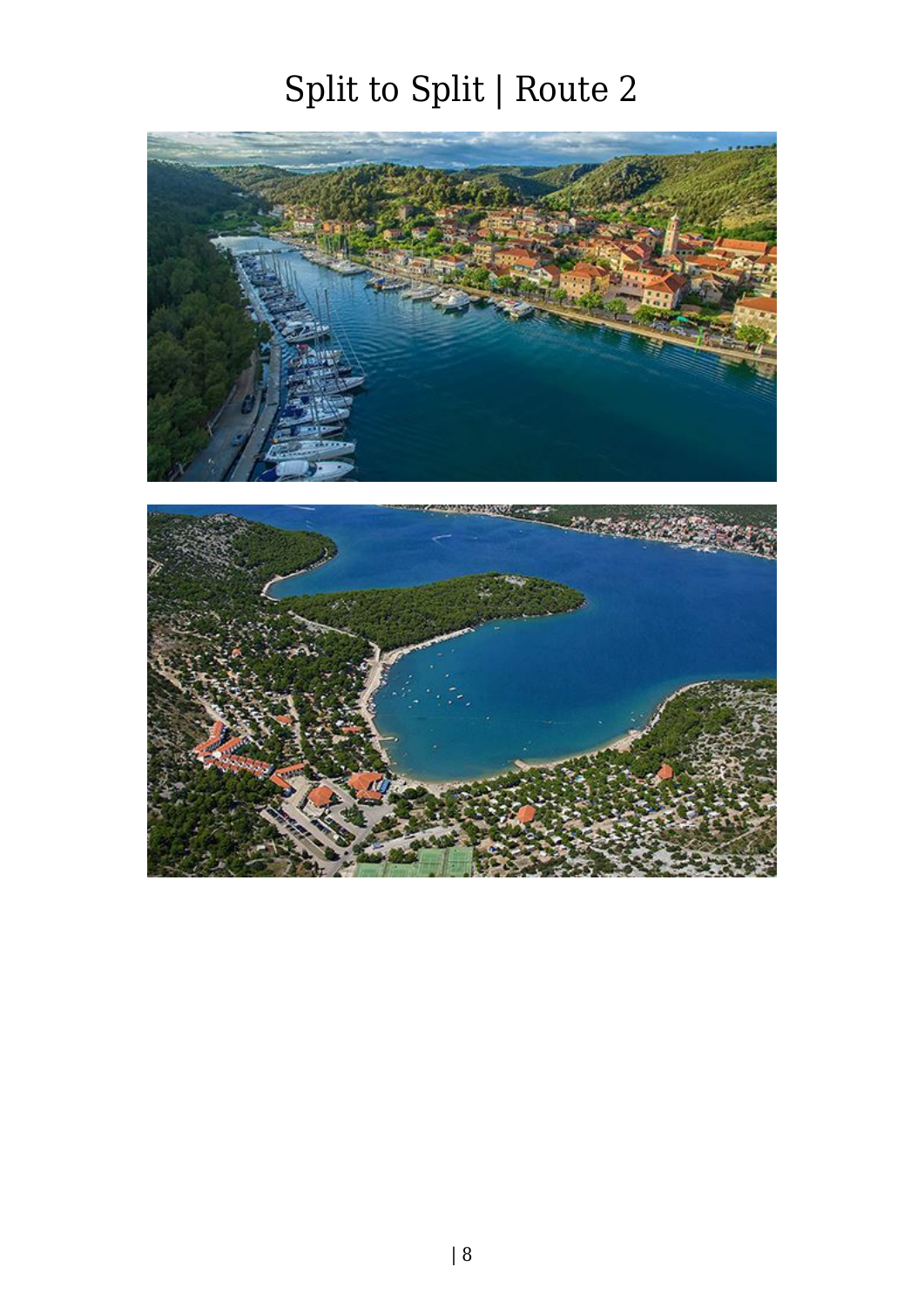